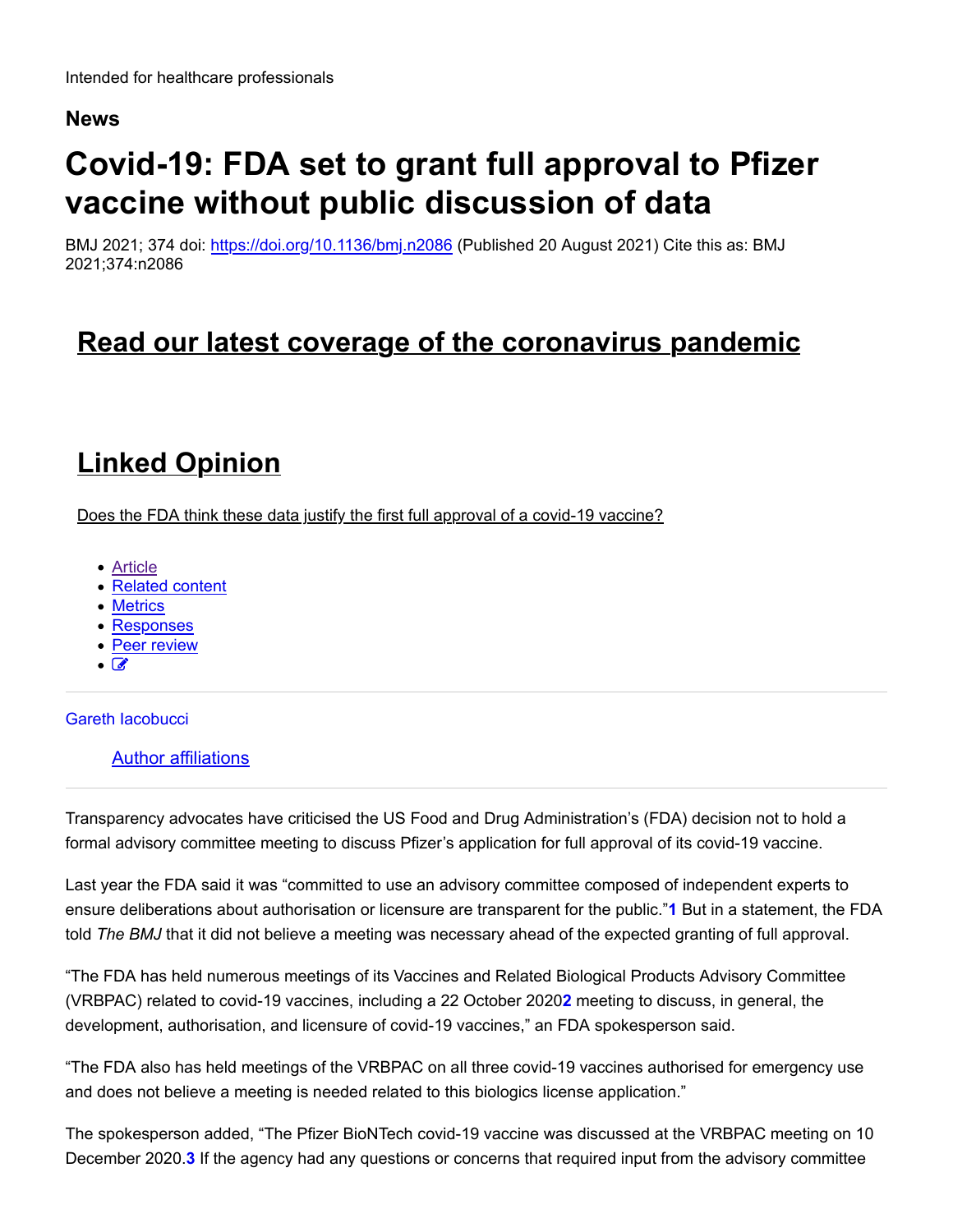members we would have scheduled a meeting to discuss."

The vaccine has already been rolled out to millions of Americans through an emergency use authorisation. Companies typically apply for full approval after a longer period has elapsed so that more data are available for review.

But with the US government indicating this week that it plans to start making booster shots widely available next month, experts said the decision not to meet to discuss the data was politically driven.

### **Data scrutiny**

Kim Witczak, a drug safety advocate who serves as a consumer representative on the FDA's Psychopharmacologic Drugs Advisory Committee,**4** said the decision removed an important mechanism for scrutinising the data.

"These public meetings are imperative in building trust and confidence especially when the vaccines came to market at lightning speed under emergency use authorisation," she said. "The public deserves a transparent process, especially as the call for boosters and mandates are rapidly increasing. These meetings offer a platform where questions can be raised, problems tackled, and data scrutinised in advance of an approval."

Witczak is one of the more than 30 signatories of a citizen petition**5** calling on the FDA to refrain from fully approving any covid-19 vaccine this year to gather more data. She warned that without a meeting "we have no idea what the data looks like."

"It is already concerning that full approval is being based on 6 months' worth of data despite the clinical trials designed for two years," she said. "There is no control group after Pfizer offered the product to placebo participants before the trials were completed.

"Full approval of covid-19 vaccines must be done in an open public forum for all to see. It could set a precedent of lowered standards for future vaccine approvals."

### **Public discussion**

Diana Zuckerman, president of the National Center for Health Research, who has also spoken at recent VRBPAC meetings, told *The BMJ*, "It's obvious that the FDA has no intention of hearing anyone else's opinion. But if you make decisions behind closed doors it can feed into hesitancy. It's important to have a public discussion about what kind of data are there and what the limitations are. As we think about risk versus benefit, we need to know."

Joshua Sharfstein, vice dean for public health practice and community engagement at the Johns Hopkins Bloomberg School of Public Health and former FDA deputy commissioner during the Obama administration, said that advisory committee meetings were more than just a way of receiving scientific input from outside experts. "It's also an opportunity to educate the public about the important work that the FDA has done reviewing an enormous amount of data about a product," he told *The BMJ.* "It's a chance for questions to be asked and answered, building public confidence.

"If there are no advisory committee meetings prior to licensure, the FDA should consider taking extra steps to explain the basis of its decisions to the public."

On 18 August, before the news that the FDA would not be holding a formal committee meeting, the president of